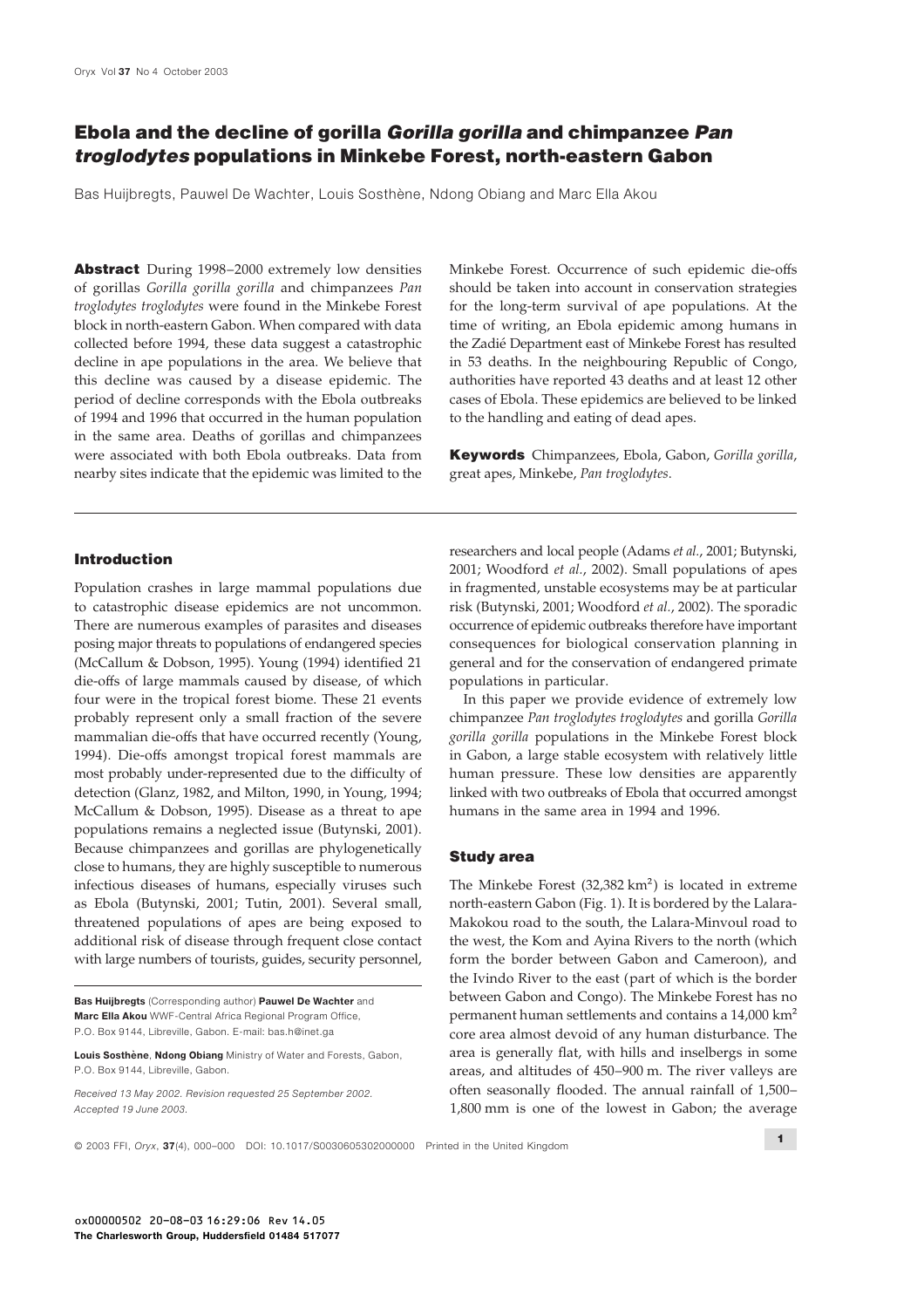

Fig. 1 The location of the Minkebe National Park and the survey area in north-eastern Gabon

temperature is 24°C. The habitats in Minkebe include before starting the Minkebe surveys. The data generated dense humid evergreen forest, riverine and swamp forest, by recce walks include indices of abundance of animal raffia swamps, monospecific stands of *Gilbertiodendron* species and human activities, and information on the *dewevrei* forest, open canopy Marantaceae forest, open distribution of vegetation types. marsh (*bai*) with Cyperaceae, seasonally flooded prairies, Although a compass bearing is followed during a recce and prairie habitat on inselbergs. The Minkebe Forest walk, obstacles such as large swamps and very dense block is probably the least disturbed large area of rain- vegetation are avoided, and perpendicular distances to forest remaining in equatorial Africa (Barnes *et al.*, 1991). observed animals are not measured. This method differs

walks, or 'path of least resistance' methodology, in recent studies in several sites have shown that, at least which a compass bearing is followed along the path of for elephant dung and gorilla nests, there is a good least resistance in order to move relatively fast across correlation between data collected during recce walks large remote areas. The walks are used to assess animal and transect data collected in the same area (White & populations and evaluate human activities over surveys Edwards, 2000). in large and remote zones, and to map vegetation types (White & Edwards, 2000). A recce team consists of five **Results** people, the transect cutter and compass bearer followed at an interval of about 20 minutes by three observers. Recce walks were made from May 1998 to June 2000. Observer 1 looks for signs on the ground, including ape The total linear distance covered was 2,742 km during nests, elephant dung and human signs. Observer 2 looks 330 data-collection days, an average of 8.7 km day−1. for ape nests in trees, and Observer 3 notes changes in A total area of about 20,000 km<sup>2</sup> was surveyed (Fig. 1). vegetation type and writes down all the data. Where the Table 1 shows gorilla and chimpanzee signs encountered transect cutter or compass bearer sights an animal, they during these recce walks. Only one direct sighting of a wait for Observer 3. Distance walked is measured with gorilla, a lone male, was made. Chimpanzees were seen a hip chain meter with thread. All team leaders were on only three occasions: a solitary male, two adults, and a

from transects in that the path followed is not independent **Methods** of the environment and provides an index of abundance rather than an estimation of density, which is therefore The Minkebe project teams used reconnaissance ('recce') of limited use for comparison between sites. However,

trained in data collection and had survey experience group estimated at four individuals. In addition, gorillas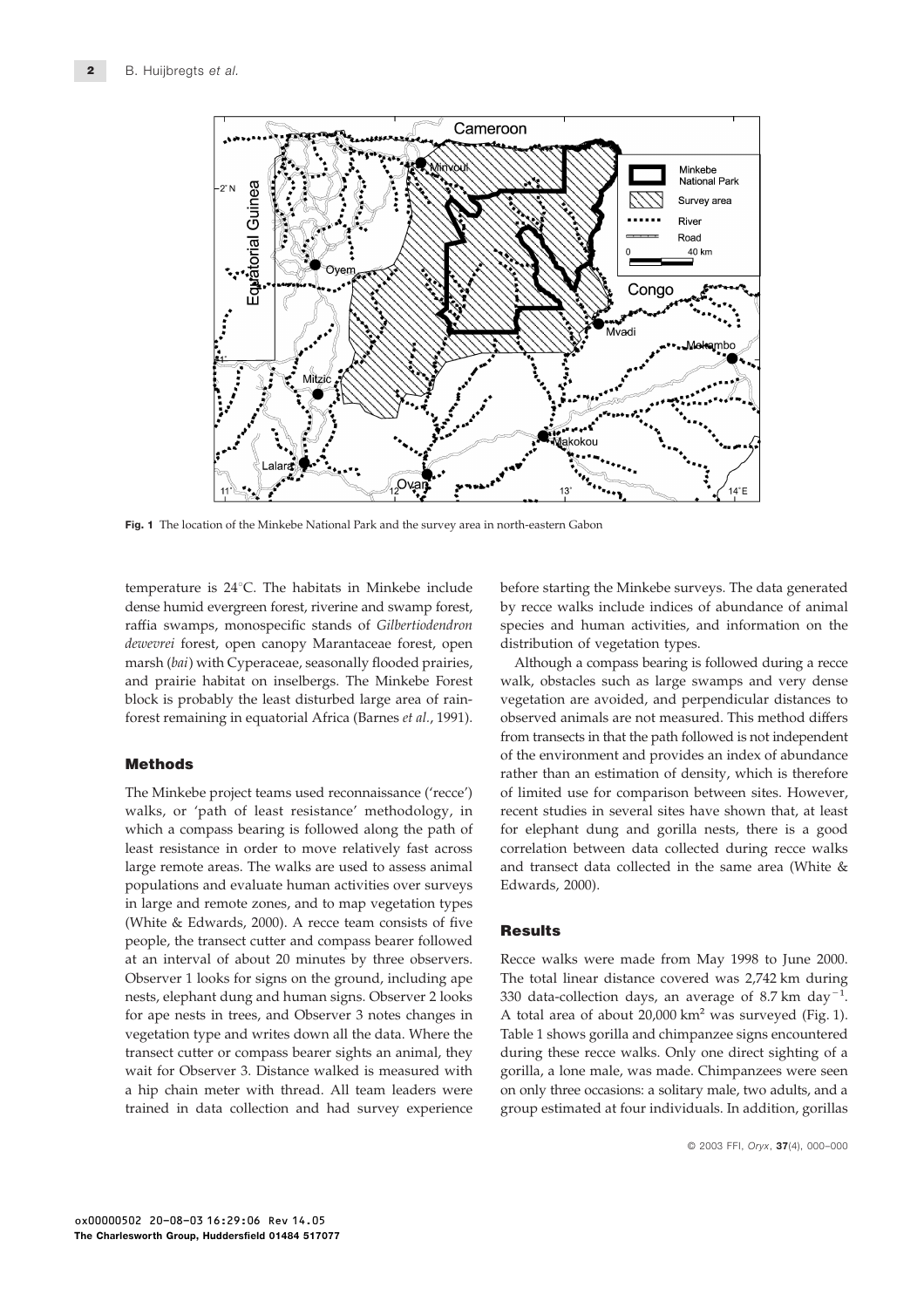Table 1 Gorilla and chimpanzee signs recorded in Minkebe Forest during 2,742 km of 'recce' walks (see text for details) made during **Discussion** 1998–2000. Considering that about 60% of the recce transects were

|               | Gorilla        | Chimpanzee     |  |  |
|---------------|----------------|----------------|--|--|
| Sign          | Numbers per km | Numbers per km |  |  |
| Nesting sites | 0.013          | 0.019          |  |  |
| <b>Nests</b>  | 0.027          | 0.039          |  |  |
| Seen          | 0.0004         | 0.0011         |  |  |
| Heard         | 0.0007         | 0.0022         |  |  |
| Dung          | 0.095          | 0.001          |  |  |
| Footprint     | 0.011          | 0.005          |  |  |
| Food eaten    | 0.015          | 0.003          |  |  |

teams also visited 136 active hunting and fishing camps gorillas and chimpanzees (Quammen, 2001). From May in Minkebe, none of which had any signs of gorilla or 1998 to May 2000, two pairs of 5 km transects were cut chimpanzee hunting (i.e. no skulls or meat). perpendicular to the Nouna River, in the core of the

cut in undisturbed forest (i.e. non-hunted, with no human signs), and suitable gorilla and chimpanzee habitat is abundant, the encounter rates in Minkebe Forest are very low. Comparison with data from other sites in western Central Africa (Table 2) shows that the Minkebe Forest has a very low nest density, with 0.03 and 0.04 gorilla and chimpanzee nests per km, respectively, compared to overall averages of 1.88 and 2.76 gorilla and chimpanzee nests per km, respectively, for the other study sites.<br>Other researchers who have been working recently in the Minkebe Forest confirm these low encounter rates. In 2000, M. Fay walked a total distance of *c*. 200 km in were heard twice and chimpanzees six times. Project the Minkebe Forest and found a near total absence of

Table 2 Population densities of gorillas and chimpanzees in various study sites in western Central Africa in comparison with data from Minkebe Forest in 1998–2000 and 1990.

|                            | Gorillas     |                            |                        |                                                     | Chimpanzees  |                            |                        |                                                     |                                       |
|----------------------------|--------------|----------------------------|------------------------|-----------------------------------------------------|--------------|----------------------------|------------------------|-----------------------------------------------------|---------------------------------------|
| Site                       | <b>Nests</b> | Linear<br>distance<br>(km) | <b>Nests</b><br>per km | Nest building<br>individuals<br>per km <sup>2</sup> | <b>Nests</b> | Linear<br>distance<br>(km) | <b>Nests</b><br>per km | Nest building<br>individuals<br>per km <sup>2</sup> | Reference                             |
| Congo                      |              |                            |                        |                                                     |              |                            |                        |                                                     |                                       |
| Likouala                   | 228          | 80                         | 2.90                   | 5.90                                                |              |                            |                        |                                                     | <b>Blake</b> , 1993                   |
| Odzala                     | 630          | 68                         | 9.30                   | 5.10                                                | 918          | 68.1                       | 13.5                   | 2.70                                                | Bermejo, 1995                         |
| Mboukou                    |              |                            | 1.40                   | 1.20                                                |              |                            |                        |                                                     | Fay & Agnagna, $1992^1$               |
| Motaba                     |              |                            | 0.10                   | 0.10                                                |              |                            |                        |                                                     | Fay & Agnagna, 1992 <sup>1</sup>      |
| Ndoki1                     |              |                            | 0.20                   | 0.20                                                |              |                            |                        |                                                     | Fay & Agnagna, 1992 <sup>1</sup>      |
| Cameroon                   |              |                            |                        |                                                     |              |                            |                        |                                                     |                                       |
| Dja                        | 147          | 94.7                       | 1.60                   | 1.70                                                | 203          | 94.7                       | 2.10                   | 0.79                                                | Williamson & Uongo, 1995              |
| Dja                        | 40           | 50.0                       | 0.80                   | 1.90                                                | 140          | 50.0                       | 2.80                   | 0.70                                                | Wal, & Nku, 1999                      |
| Boumba-Bek/Nki             |              |                            |                        | 0.90                                                |              |                            |                        | 0.30                                                | Ekobo, 1998 <sup>2</sup>              |
| Republic of Central Africa |              |                            |                        |                                                     |              |                            |                        |                                                     |                                       |
| Dzangha-Sangha             |              |                            | 1.80                   | 1.50                                                |              |                            | 0.10                   | 0.07                                                | Carroll, 1988 <sup>1</sup>            |
| Dzangha-Sangha 2           |              |                            | 2.60                   | 1.60                                                |              |                            | 0.10                   |                                                     | Fay, 1989                             |
| Dzangha-Sangha 3           |              |                            | 1.80                   | 1.50                                                |              |                            | 0.40                   |                                                     | Remis & Mbassangao, 1998 <sup>1</sup> |
| Ngotto                     |              |                            | 1.90                   | 1.10                                                |              |                            | 1.60                   | 0.36                                                | Brugiere et al., 1999                 |
| Equatorial Guinea          |              |                            |                        |                                                     |              |                            |                        |                                                     |                                       |
| Monte Alen                 |              |                            | 2.40                   | 1.90                                                |              |                            | 3.90                   | 0.65                                                | Garcia, 1995 <sup>1</sup>             |
| Nationwide                 |              |                            | 0.49                   | 0.5                                                 |              |                            |                        |                                                     | Gonzalez-Kirchner, 1997 <sup>1</sup>  |
| Gabon                      |              |                            |                        |                                                     |              |                            |                        |                                                     |                                       |
| Lopé                       |              |                            |                        | 0.58                                                |              |                            |                        | 0.58                                                | White, 1994 <sup>1</sup>              |
| Lopé, lot 32               | 21           | 84.0                       | 0.25                   |                                                     | 83           | 84.0                       | 1.00                   |                                                     | Lahm & Benga Zobo, 1997               |
| Petit Loango               |              |                            |                        | 0.5                                                 |              |                            |                        | 0.78                                                | Furuichi et al., 1997 <sup>1</sup>    |
| Nationwide                 | 540          | 782.8                      | 0.68                   | 0.18                                                | 1,606        | 782.8                      | 2.10                   | 0.32                                                | Tutin & Fernandez, 1983               |
| Average                    |              |                            | 1.88                   | 1.55                                                |              |                            | 2.76                   | 0.73                                                |                                       |
| Minkebe 1998-2000          | 72           | 2,742                      | 0.03                   |                                                     | 106          | 2,742                      | 0.04                   |                                                     | This study                            |
| Minkebe 1990               | 36           | 20                         | 1.80                   |                                                     | 126          | 20                         | 6.29                   |                                                     | <b>White</b> , 1990                   |
|                            |              |                            |                        |                                                     |              |                            |                        |                                                     |                                       |

1Data from Brugiere *et al.* (1999).

2Data from van der Wal & Nku (1999).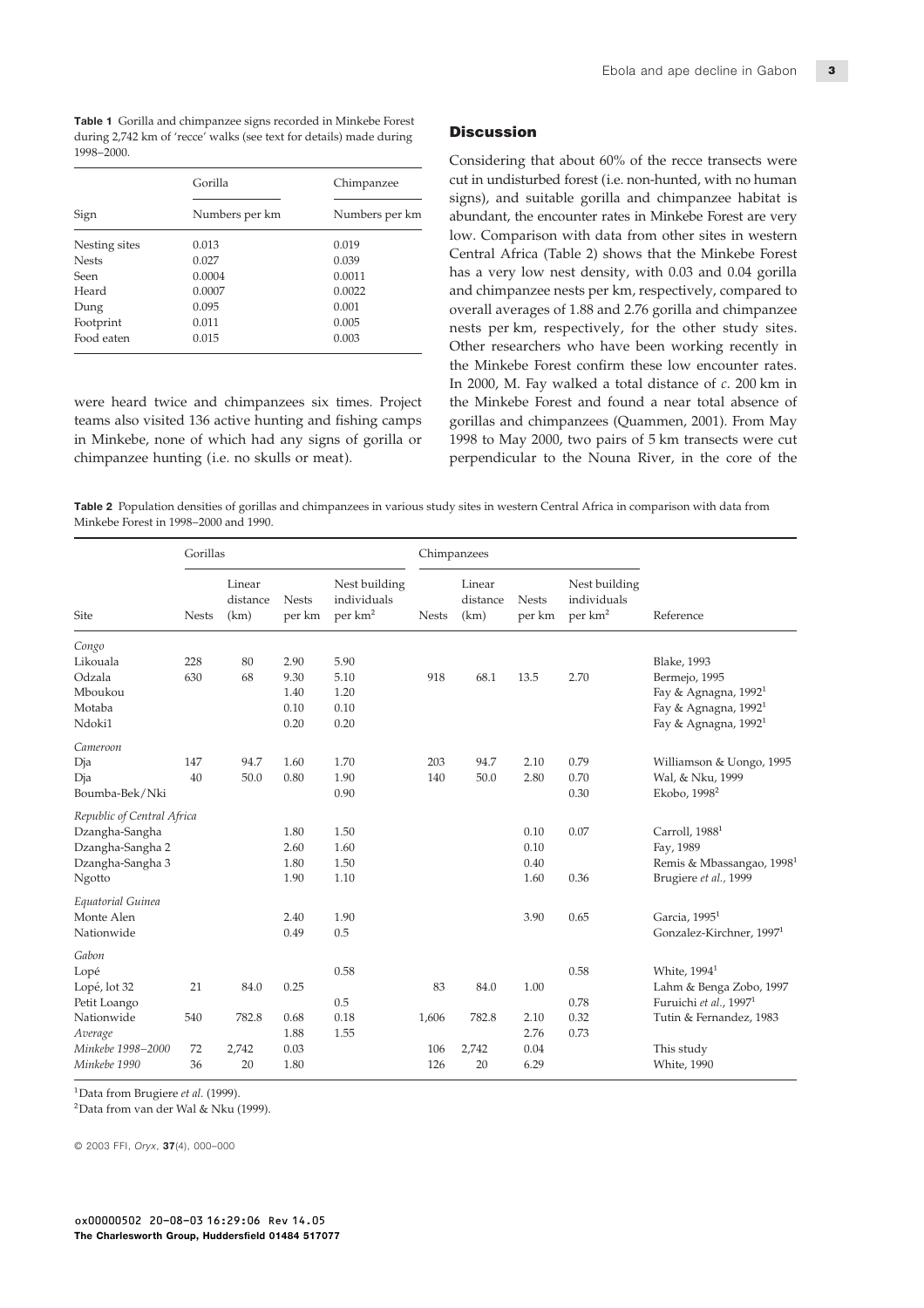Minkebe Forest known to be little disturbed by humans, Ipassa Biosphere Reserve, Makokou (Okouyi Okouyi, and apes were found to be rare in all sites (Lahm, *et al.*, 2001). This protected area of 100 km<sup>2</sup>, 13 km from 2000). Bushmeat studies in a logging concession on the the provincial capital Makokou, is 6 km south of the western periphery of the study area, in Konossoville, Minkebe Forest and separated from it by the Ovana long-established commercial hunting village, and on Makokou road. Poaching is heavy on the northern two tributaries of the Ivindo River (Oua and Nouna), outskirts of Makokou, an area surrounded by villages found no dead gorillas and only one dead chimpanzee and accessible by canoe along the Ivindo. However, after (at Konossoville) (Huijbregts & Ndong Obiang, 1999; two surveys along this 40 km of transect N. W. Okouyi Owono, 1999, 2000; Nzame, 2000). Okoyi (pers. comm.) encountered two gorilla nests and

(for sites with  $>1$  nest) in Minkebe (3.4) is smaller than and saw 13 chimpanzees. To the north the Ayina River is the overall average for other study areas in western Central probably a barrier for apes. A project team encountered Africa (5.5) (Table 3). The Minkebe population has the three chimpanzee nests on a frequently travelled foothighest proportion of solitary nest builders (60% versus path from Lélé village in Cameroon to the Ayina River, an overall average of 30% for the other sites). The average a distance of *c*. 15 km. People in Lélé village, and in number of nests per chimpanzee nest site in Minkebe hunting and fishing camps along the Ayina River, told (3.5) is similar to the overall average for the other study us that apes are particularly rare on the Gabon side of areas (3.4) but, as with gorillas, the percentage of solitary the river. Although data are lacking from areas east nesting sites in Minkebe is higher than the regional of the Ivindo River in Congo, the natural border of the

comm.) observed in 2000 that gorillas seemed relatively similar situation. This leads us to believe that the observed uncommon but were present between the Ivindo River decline in ape numbers is limited to the Minkebe Forest and the Ovan-Makokou road and were fairly common block. south of the Ivindo (Kongoue waterfalls). In 2000, mammal C. Wilks, P. Christy, R. Barnes and L. White (pers. surveys on eight 5 km transects were conducted in the comms), who carried out botanical, large mammal and

The average number of gorilla nests per nesting site saw one solitary male and counted 31 chimpanzee nests average (57 versus 44%). Minkebe Forest block, as well as for areas on the western In the area south of Minkebe Forest M. Fay (pers. side of the Lalara-Minvoul road, local people reported a

Table 3 Nest group size in various study sites in western Central Africa in comparison with data from Minkebe Forest in 1998–2000 and 1990.

|                            | Gorilla                 |                           |                                       |                               | Chimpanzee   |                           |                                       |                               |                            |
|----------------------------|-------------------------|---------------------------|---------------------------------------|-------------------------------|--------------|---------------------------|---------------------------------------|-------------------------------|----------------------------|
| <b>Site</b>                | N <sub>o</sub><br>sites | Mean<br>nests<br>per site | Mean nests<br>per site<br>$(>1$ nest) | Sites with<br>one nest<br>(%) | No.<br>sites | Mean<br>nests<br>per site | Mean nests<br>per site<br>$(>1$ nest) | Sites with<br>one nest<br>(%) | References                 |
| Congo                      |                         |                           |                                       |                               |              |                           |                                       |                               |                            |
| Odzala                     | 87                      | 7.2                       |                                       | < 20                          | 459          | 2.1                       | 3.1                                   | c.46                          | Bermejo, 1995              |
| Mboukou                    | 24                      | 3.4                       | 5.3                                   | 46                            |              |                           |                                       |                               | Fay & Agnagna, 1992*       |
| Cameroon                   |                         |                           |                                       |                               |              |                           |                                       |                               |                            |
| Dja                        | 33                      | 3.6                       |                                       |                               | 62           | 2.1                       |                                       |                               | Williamson & Usongo., 1995 |
| Republic of Central Africa |                         |                           |                                       |                               |              |                           |                                       |                               |                            |
| Dzangha-Sangha             | 261                     | 5.1                       | 6.6                                   | 28                            |              |                           |                                       |                               | Carroll, 1988*             |
| Dzangha-Sangha 2           | 135                     | 4.1                       | 5.2                                   | 27                            | 7            | 2.9                       |                                       |                               | Fay, 1989                  |
| Dzangha-Sangha 3           | 147                     | 7.6                       |                                       |                               |              |                           |                                       |                               | Remis & Mbassangao, 1998*  |
| Ngotto                     | 28                      | 5.5                       | 5.8                                   | 7                             | 45           | 2.7                       | 3.7                                   | 38                            | Brugiere et.al., 1999      |
| Equatorial Guinea          |                         |                           |                                       |                               |              |                           |                                       |                               |                            |
| Monte Alen                 | 48                      | 4.3                       | 5.7                                   | c.29                          | 130          | 2.5                       | 3.6                                   | c.41                          | Garcia, 1995*              |
| Nationwide                 | 39                      | 4.8                       | 5.3                                   | 10                            |              |                           |                                       |                               | Gonzalez-Kirchner, 1997*   |
| Gabon                      |                         |                           |                                       |                               |              |                           |                                       |                               |                            |
| Lopé, lot 32               | 7                       | 3.0                       | 5.6                                   | 57                            | 32           | 2.6                       | 3.2                                   | 28                            | Lahm & Zobo, 1997          |
| Petit Loango               | 37                      | 3.0                       | 5.1                                   | c.52                          | 154          | 2.1                       | 3.9                                   | c.63                          | Furiuchi et al., 1997*     |
| Nationwide                 | 136                     | 4.0                       | 4.7                                   | c.20                          | 896          | 1.8                       | 2.6                                   | c.52                          | Tutin & Fernandez, 1984*   |
| Average                    |                         | 4.6                       | 5.5                                   | 30                            |              | 2.4                       | 3.4                                   | 45                            |                            |
| Minkebe 1998-2000          | 36                      | 2.0                       | 3.4                                   | 60                            | 51           | 2.1                       | 3.5                                   | 57                            | This study                 |
| Minkebe 1990               | 5                       | 6.0                       | 7.3                                   | 20                            | 70           | 1.7                       | 3.0                                   | 66                            | <b>White</b> , 1990        |

\*Data from Brugiere *et al.* (1999).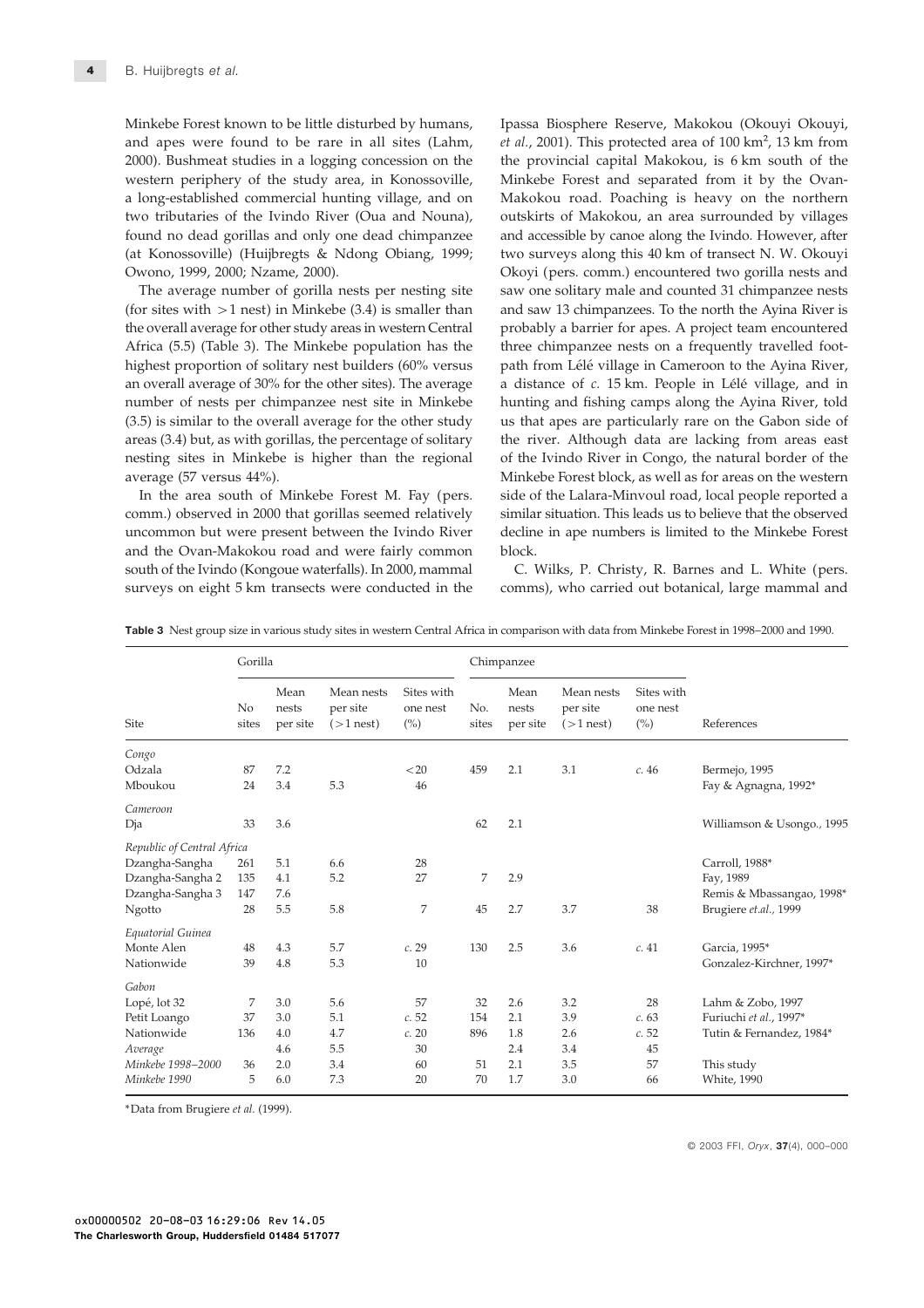late 1980s all had regular encounters with gorillas and took place in the most remote core areas of the forest chimpanzees. In 1990, four years before the Ebola out- block, mostly more than 30 km from nearest road or break, Lahm (1993) cut two transects with a total length village. Only about 25% of our survey area is affected by of 30 km in the same areas as those visited during our occasional commercial hunting, mainly elephant *Loxodonta* Minkebe project surveys. Whereas Lahm (1993) observed *africana* poaching. About 14,000 km<sup>2</sup> of the forest block 3.6 and 3.5 gorillas and chimpanzees per km, respectively, is never visited by humans, and ape densities here are our teams encountered no gorillas or chimpanzees. White as low, if not lower, than in zones affected by hunting. (1990), during a survey on a 20 km transect in the then The highest densities of gorillas and chimpanzees were proposed Minkebe protected area, found high densities found in the extreme north-eastern parts of the forest of gorilla and chimpanzee nests (Tables 2 and 3). Average block, an area near the Cameroon border that is visited gorilla nest group size was 7.2 which is considerably by Fang and Baka hunters. This leaves disease, and higher than the 2.0 nests per nesting site found by us. particularly Ebola, as the likely cause of the die-off. The He also observed "a great number of gorillas" (nine lone die-off appears to be similar to one recorded in 1995 in animals and eight groups) during animal censuses on four a chimpanzee population studied by C. Boesch (Morell, surveys of a 50 km transect in Minkebe. Combining his 1995; Le Guenno *et al.*, 1995, in Wolfe *et al.*, 1998) in the results from dung counts, nests and sightings, suggested Taı¨ Forest, Ivory Coast. New evidence from an ongoing an average density of gorillas along his transect of Ebola outbreak in north-eastern Gabon, where health *c.* 1.0 km−2, and based on nest counts he estimated *c.* 1.1 workers traced the outbreak to a gorilla whose remains chimpanzees km−2. Tutin & Fernandez (1983) estimated tested positive for the virus (WHO, 2002), reinforces our that gorillas occurred in Minkebe at a mean density hypothesis. in potential habitat of 0.20 km−2 and chimpanzees at Since 1976 there have been several Ebola epidemics 0.43 km−2. They derived their estimates from a detailed in Central Africa, particularly in Sudan (1976), The study of densities in relation to habitat type in the Democratic Republic of Congo (1976, 1995) and Gabon adjacent Belinga Mountains, an estimation of hunting (1994, 1996) (Morvan *et al.*, 1999). Apart from the latest pressure, and 29.3 km of control transects in the Minkebe outbreak, which is still ongoing at the time of writing, area. Their "Minkebe polygon" covered 22,088 km<sup>2</sup> and since late 1994 three apparently independent outbreaks overlaps with most of our study zone. They used two of Ebola have occurred amongst humans in northmethods for estimating populations: firstly, using the eastern Gabon (Georges-Courbot *et al.*, 1997), two of Belinga data and extrapolating this for Minkebe, and which originated in the Minkebe Forest. Ebola is fatal secondly using control transects. This gave population for gorillas and chimpanzees (Tutin, 2001). Deaths of estimates of 4,171–4,411 for gorillas and 8,825–10,812 apes were associated with all three previous outbreaks for chimpanzees. in Gabon as well as with the ongoing epidemic. Our

Forest indicate that apes were abundant, whereas our triggered by persistent reports of finding groups of dead data indicate extremely low densities in 1998–2000. To chimpanzees and gorillas in the forest during two Ebola estimate the extent of the decline, we can compare nest outbreaks. These reports came from Kwele, Kota and abundance along recce paths in Minkebe with the average Fang hunters and fishermen along the Ivindo River nest encounter rate in other study sites in Central Africa and its tributaries, Baka pygmies from Minvoul in the (Table 2). These numbers indicate 98% and 99% declines north-west, and from Fang and Baka hunters along in gorilla and chimpanzee populations, respectively. the Ayina River to the north. Also, Georges-Courbot Although these figures should be viewed as indicative, *et al.* (1997) state that all along the upper Ivindo River they are strongly supported by preliminary analyses of and its tributaries inhabitants reported finding dead Lahm's transect data from the Minkebe Forest prior chimpanzees and gorillas in the forest during the autumn to and after the 1994 and 1996 Ebola virus epidemics. of 1994, and all the primary human patients in the out-These indicate "a decrease of 90% for gorillas and 98% break of spring 1996 were infected from butchering for chimpanzees'' (Lahm, 2000), and contrast markedly dead chimpanzees. The 1996 outbreak was linked to the with her observations in the same area before 1994. She handling, especially preparation and transport, of a dead concludes that ''since the 1994 and 1996 Ebola virus chimpanzee. Twenty seven of 37 identified cases involved epidemics, ape numbers have decreased greatly'' in the exposure to the dead chimpanzee (Wolfe *et al.,* 1998). Minkebe Forest (Lahm, 2000). Both Lahm (2000) and our teams have obtained verbal

for this die-off as the study area contains extensive areas found in the forest by residents of a gold-diggers camp

bird surveys in the Minkebe Forest during the mid to especially hunting, are also not causal factors. Surveys

All these pre-1994 data in selected areas of Minkebe assumption of a link between ape decline and Ebola was Habitat change or starvation are unlikely explanations testimony that dead gorillas and chimpanzees were of suitable and stable habitat. Human pressure, and prior to any recorded human infection. Lahm (2000)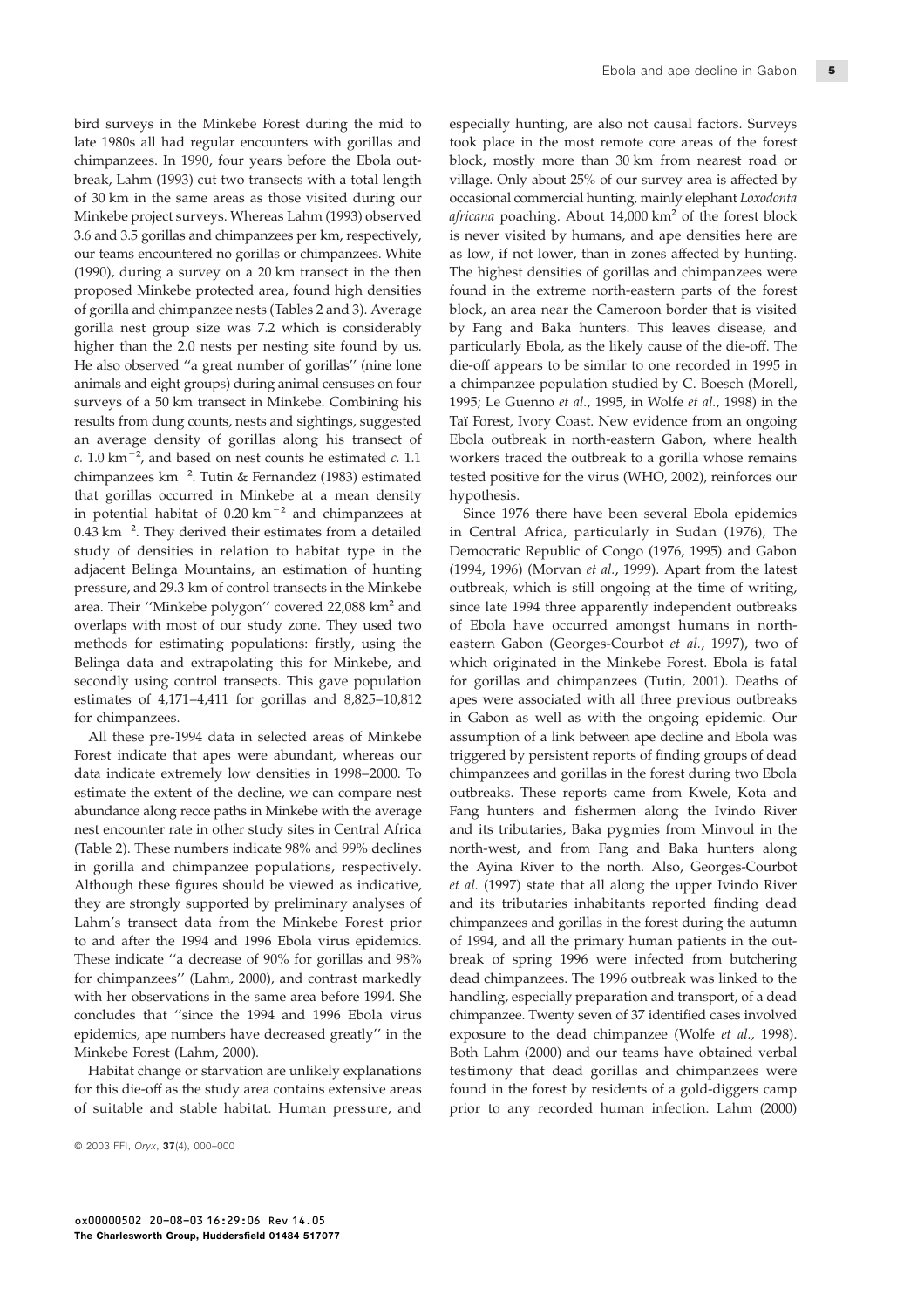believes that the paucity of data collected for gorillas Barnes, R.F.W., Barnes, K.L, Alers, M.P.T. & Blom, A. (1991)<br>and chimnanzees may be a consequence of the Ebola Man determines the distribution of elephants in the ra and chimpanzees may be a consequence of the Ebola Plan determines the distribution of elephants in the rain epidemics. During our surveys, which began in mid-1998,<br>we found no signs of dead or sick primates. This might Ber indicate that the ape die-off finished within 18 months<br> *National d'Odzala.* ECOFAC, Libreville, Gabon.<br> *National d'Odzala.* ECOFAC, Libreville, Gabon.

and habitat alteration, is an important factor influencing University of Edinburgh, UK. the long term survival of apes. It has been suggested Brugière, D., Sakom, D. & Sinassonasibe, J.P. (1999) *Estimation*<br>that populations subject to categorial discase opidemics des densités et analyse du comportement nidif that populations subject to catastrophic disease epidemics<br>
could be protected by subdivision, whereas they may<br>
be threatened by corridors between conservation areas<br>
(Young, 1994). However, ape populations in Central<br>
Co Africa are already fragmented because of natural river & A. Arluke), pp. 3-56. Smithsonian Institution Press, barriers as well as human-made barriers such as roads, Washington, DC USA. along which hunting is heavy. Our data show that the Carroll, R. (1998) Relative density, range extension and exidemic probably did not cross the roads west and conservation potential of the lowland gorilla (Gorilla gorill epidemic probably did not cross the roads west and<br>south of the Minkebe Forest. As such, the lesson is that<br>if the chances of survival for the apes are to be maxi-<br>mized, their conservation should be addressed in all<br>mized mized, their conservation should be addressed in all Boumba Bek and Nki Project Area, WWF-Cameroon, Yaoundé, forest blocks, i.e. contiguous areas of forest without Cameroon. natural or human-made barriers for apes, where there Fay, J. (1989) Partial completion of a census of the lowland is a low human population density and a large ape gorilla (*Gorilla gorilla gorilla*) in southwestern Central African population. This can be done through controlling and Republic. *Mammalia*, 53, 203–215.<br>
limiting bunting in logging concessions and through Fay, J.M. & Agnagna, M. (1992) Census of gorilla's in northern limiting hunting in logging concessions and through east and through establishment of a protected area in each forest block,<br>serving as an effective catalyst for conservation action<br>at the level of the whole block. Today, exists or is proposed for all major forest blocks in Central Loango Reserve, Gabon: employing a new method to Africa. Finalising this network and assuring adequate distinguish between nests of the two species. *International* management funds will be the best assurance that apes *Journal of Primatology*, 18, 1029–1046. and all of the region's rich biodiversity can be maintained Garcia, J.J.E. (1995) Inventario y censo de las poblaciones de

and his important and continuous help with the manu-<br>characterization of Ebola viruses causing different outbreaks script. Our thanks also go to Dr. C. Tutin and Annelisa in Gabon. *Emerging Infectious Diseases*, 3, 59–62. Kilbourn for helpful commentary, and Dr. L. White for Glanz, W.E. (1982) The terrestrial mammal fauna of Barro<br>the unpublished pre-Ebola data on apes in Minkebe. Colorado Island: census and long-term changes. In The the unpublished pre-Ebola data on apes in Minkebe. Colorado Island: census and long-term changes. In *The*<br>Ecology of A Tropical Forest: Seasonal Rhythms and Long-term Finally, we thank Dr. C. Aveling for his advice and for<br>
making this paper readable. Field work was undertaken<br>
as part of the Minkebe Project, funded by the Dutch<br>
Development Cooperation (DGIS) through the World<br>
Conzale Development Cooperation (DGIS) through the World Gonzalez-Kirchner, J.P. (1997) Census of western lowland Wide Fund for Nature (WWF).

Adams, H.R., Sleeman, J.M., Rwego, I. & New, J.C. (2001) Self-<br>
Libreville, Gabon. reported medical history of humans as a measure of health Lahm, S.A. (1993) *Ecology and economics of human/wildlife* risk to the chimpanzees (*Pan troglodytes schweinfurthii*) of *interaction in north eastern Gabon*. PhD thesis, New York Kibale National Park, Uganda. *Oryx*, 35, 308-312. University, USA.

- 
- 
- Blake, S. (1993) A reconnaissance survey in the Likouala swamps of Die-off due to epidemic disease, in addition to hunting *northern Congo and its implications for conservation*. MSc thesis,
	-
	-
	-
	-
	-
	-
	-
- *primates del Parque Nacional Monte Alen*. ECOFAC, Libreville, Gabon. Gabon. Gabon. Gabon. Gabon. Gabon. Gabon. Gabon. Gabon. Gabon. Gabon. Gabon. Gabon. Gabon. Gabon. Gabon. Gabon. Gabon. Gabon. Gabon. Gabon. Gabon. Gabon
- Georges-Courbot, M.C., Sanchez, A., Lu, C.Y., Baize, S., Leroy, E., Lansout-Soukate, J., Tévi-Bénissan, C., **Acknowledgements** Georges, A.J., Trappier, S.G., Zaki, S.R., Swanepoel, R., Leman, P.A., Rollin, P.E., Peters, C.J., Nichol, S.T. &<br>Ksiazek, T.G. (1997) Isolation and phylogenetic<br>Ksiazek, T.G. (1997) Isolation and phylogenetic
	-
	- gorilla population in Rio Muni Region, Equatorial Guinea. *Folia Zoologica*, 46, 15–22.
- Huijbregts, B.W.T. & Ndong Obiang, L.S. (1999) *Chasse* **References References** *References References Bordamur. Mission Report. WWF – Minkebe Project,* 
	-